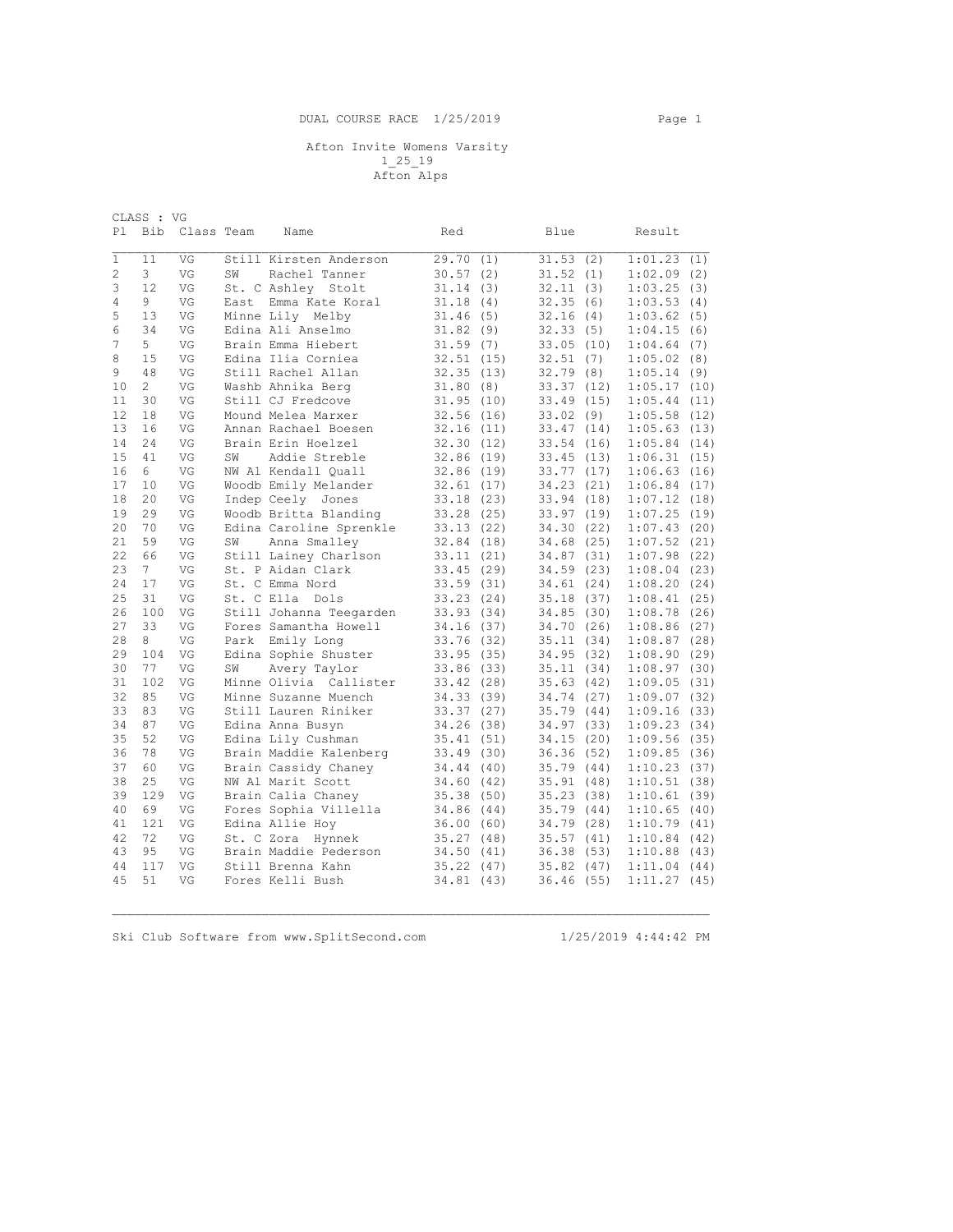| CLASS : VG |     |            |       |                          |           |       |            |       |             |      |
|------------|-----|------------|-------|--------------------------|-----------|-------|------------|-------|-------------|------|
| P1         | Bib | Class Team |       | Name                     | Red       |       | Blue       |       | Result      |      |
|            |     |            |       |                          |           |       |            |       |             |      |
| 46         | 40  | VG         |       | Washb Vada Arbeiter      | 35.03     | (45)  | 36.53      | (56)  | 1:11.56     | (46) |
| 47         | 135 | VG         |       | Minne Minnie Bittell     | 35.95(58) |       | 35.92(49)  |       | 1:11.87(47) |      |
| 48         | 35  | VG         |       | Annan Anika Norgren      | 35.29     | (49)  | 36.65      | (58)  | 1:11.94     | (48) |
| 49         | 47  | VG         |       | Woodb Annika Melander    | 35.50     | (53)  | 36.45      | (54)  | 1:11.95     | (49) |
| 50         | 119 | VG         |       | Minne Lucia Loosbrock    | 35.46     | (52)  | 36.73      | (59)  | 1:12.19     | (50) |
| 51         | 93  | VG         |       | Washb Sonia Svedahl      | 35.80     | (56)  | 36.78      | (60)  | 1:12.58     | (51) |
| 52         | 46  | VG         | East  | Maddie McCarver          | 37.76     | (77)  | 34.83      | (29)  | 1:12.59     | (52) |
| 53         | 73  | VG         |       | Mound Meagan McFadden    | 35.79     | (55)  | 37.07      | (61)  | 1:12.86     | (53) |
| 54         | 37  | VG         |       | Mound Kiera Johnson      | 36.79     | (67)  | 36.12      | (50)  | 1:12.91     | (54) |
| 55         | 26  | VG         |       | St. P Phoebe Brown       | 35.14     | (46)  | 37.91      | (70)  | 1:13.05(55) |      |
| 56         | 21  | VG         |       | Chask Fantaye Gilbertson | 35.62     | (54)  | 37.50      | (65)  | 1:13.12(56) |      |
| 57         | 27  | VG         | Park  | Taylor Dahlquist         | 36.87     | (68)  | 36.53      | (56)  | 1:13.40     | (57) |
| 58         | 86  | VG         |       | Fores Megan Nieters      | 36.02     | (61)  | 37.67      | (68)  | 1:13.69(58) |      |
| 59         | 94  | VG         | SW    | Meghan Abel              | 36.03     | (62)  | 37.69      | (69)  | 1:13.72(59) |      |
| 60         | 133 | VG         |       | Still Karina Burns       | 36.39     | (65)  | 37.42      | (63)  | 1:13.81(60) |      |
| 61         | 84  | VG         |       | St. C Elizabeth Weitzel  | 36.65     | (66)  | 37.44      | (64)  | 1:14.09     | (61) |
| 62         | 137 | VG         |       | Edina Michelle Andruss   | 35.80     | (56)  | 38.44      | (73)  | 1:14.24(62) |      |
| 63         | 76  | VG         |       | Washb Gabby Harritt      | 36.29     | (64)  | 38.04      | (71)  | 1:14.33     | (63) |
| 64         | 55  | VG         |       | Mound Allison Soule      | 37.10     | (71)  | 37.35      | (62)  | 1:14.45     | (64) |
| 65         | 67  | VG         |       | St. C Abby<br>Wright     | 39.34     | (86)  | 35.26(39)  |       | 1:14.60     | (65) |
| 66         | 43  | VG         |       | NW Al Katie Bottema      | 37.32     | (72)  | 37.61      | (66)  | 1:14.93     | (66) |
| 67         | 103 | VG         |       | Fores Bree Fountain      | 37.34     | (73)  | 38.14      | (72)  | 1:15.48     | (67) |
| 68         | 115 | VG         | East  | Meghan Tracy             | 37.90     | (79)  | 37.62(67)  |       | 1:15.52     | (68) |
| 69         | 65  | VG         |       | Bruning<br>Woodb Ouinn   | 36.98     | (69)  | 38.71 (75) |       | 1:15.69(69) |      |
| 70         | 53  | VG         |       | Annan Kate Ferrell       | 37.02     | (70)  | 38.80      | (76)  | 1:15.82     | (70) |
| 71         | 98  | VG         | East. | Louise Scharin           | 37.89     | (78)  | 38.61      | (74)  | 1:16.50(71) |      |
| 72         | 58  | VG         |       | Washb Quinn Jurek        | 37.60     | (76)  | 39.00      | (77)  | 1:16.60     | (72) |
| 73         | 50  | VG         |       | Minne Stella Pachmayer   | 43.50     | (107) | 33.17      | (11)  | 1:16.67     | (73) |
| 74         | 118 | VG         |       | St. C Paige Mueffleman   | 37.43     | (74)  | 39.58      | (80)  | 1:17.01     | (74) |
| 75         | 81  | VG         | East  | Grace Heimdahl           | 38.27     | (80)  | 39.05      | (78)  | 1:17.32     | (75) |
| 76         | 128 | VG         | SW    | Elli George              | 37.43     | (74)  | 39.95      | (81)  | 1:17.38(76) |      |
| 77         | 112 | VG         |       | Brain Madeline Sherman   | 36.09     | (63)  | 42.03      | (90)  | 1:18.12     | (77) |
| 78         | 131 | VG         | East  | Sophie Scharin           | 38.28     | (81)  | 40.07 (82) |       | 1:18.35(78) |      |
| 79         | 36  | VG         |       | St. C Sophia Muttonen    | 35.98     | (59)  | 42.76      | (96)  | 1:18.74(79) |      |
| 80         | 28  | VG         | East  | Grace Thomas             | 43.74     | (110  | 35.15(36)  |       | 1:18.89     | (80) |
| 81         | 111 | VG         | SW    | Mae Niebuhr              | 39.11     | (85)  | 40.27      | (83)  | 1:19.38     | (81) |
| 82         | 71  | VG         |       | Annan Faith Mader        | 38.53     | (83)  | 40.88      | (86)  | 1:19.41     | (82) |
| 83         | 22  | VG         |       | Washb Nahlah Mkaouri     | 44.43     | (113) | 35.64(43)  |       | 1:20.07     | (83) |
| 84         | 89  | VG         |       | St. C Lucia Petrich      | 38.82     | (84)  | 41.59      | (88)  | 1:20.41     | (84) |
| 85         | 68  | VG         |       | Minne Bella Kelly        | 34.01     | (36)  | 46.57      | (110) | 1:20.58     | (85) |
| 86         | 39  | VG         |       | Chask Laura Dierks       | 40.83     | (94)  | 40.48      | (84)  | 1:21.31     | (86) |
| 87         | 110 | VG         |       | Washb Eleanor Vap        | 39.84     | (89)  | 41.58      | (87)  | 1:21.42     | (87) |
| 88         | 82  | VG         |       | Woodb Sydney Rohrer      | 40.91     | (95)  | 40.67      | (85)  | 1:21.58     | (88) |
| 89         | 19  | VG         |       | Robbi Jenny Krey         | 33.28     | (25)  | 48.32      | (114) | 1:21.60     | (89) |
| 90         | 99  | VG         |       | Woodb Emma Arland        | 40.11     | (90)  | 42.11 (91) |       | 1:22.22     | (90) |
|            |     |            |       |                          |           |       |            |       |             |      |

 $\mathcal{L}_\mathcal{L} = \{ \mathcal{L}_\mathcal{L} = \{ \mathcal{L}_\mathcal{L} = \{ \mathcal{L}_\mathcal{L} = \{ \mathcal{L}_\mathcal{L} = \{ \mathcal{L}_\mathcal{L} = \{ \mathcal{L}_\mathcal{L} = \{ \mathcal{L}_\mathcal{L} = \{ \mathcal{L}_\mathcal{L} = \{ \mathcal{L}_\mathcal{L} = \{ \mathcal{L}_\mathcal{L} = \{ \mathcal{L}_\mathcal{L} = \{ \mathcal{L}_\mathcal{L} = \{ \mathcal{L}_\mathcal{L} = \{ \mathcal{L}_\mathcal{$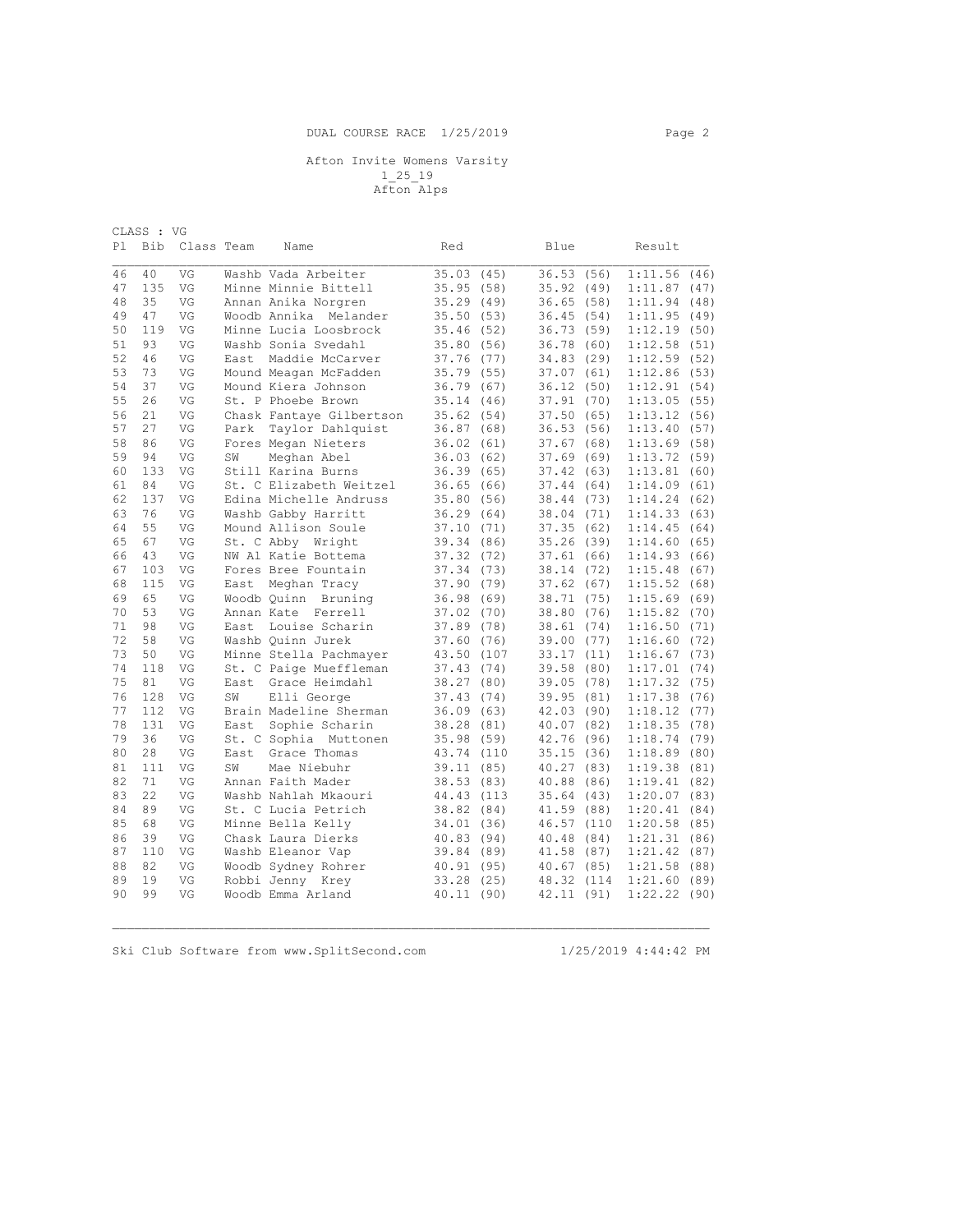| CLASS : VG |         |            |      |                          |              |  |             |                |  |
|------------|---------|------------|------|--------------------------|--------------|--|-------------|----------------|--|
| Pl         | Bib     | Class Team |      | Name                     | Red          |  | Blue        | Result         |  |
|            |         |            |      |                          |              |  |             |                |  |
| 91         | 101     | VG         |      | St. C Hayley Major       | 42.72 (102)  |  | 39.56 (79)  | 1:22.28(91)    |  |
| 92         | 127     | VG         |      | Washb Ellie Arbeiter     | 40.46 (92)   |  | 41.96 (89)  | 1:22.42(92)    |  |
| 93         | 14      | VG         |      | Fores Morgan Tomas       | 31.51(6)     |  | 50.93 (119  | 1:22.44(93)    |  |
| 94         | 116     | VG         |      | Woodb Hannah Arland      | 40.62(93)    |  | 42.68 (95)  | 1:23.30(94)    |  |
| 95         | 49      | VG         |      | St. C Erin Hobday        | 32.49(14)    |  | 51.13 (120  | 1:23.62(95)    |  |
| 96         | 56      | VG         |      | Robbi Sarah Appelen      | 42.03 (99)   |  | 42.57 (94)  | 1:24.60(96)    |  |
| 97         | 91      | VG         |      | Robbi Anastasia Holm     | 42.20 (101   |  | 42.53 (93)  | 1:24.73(97)    |  |
| 98         | 106     | VG         |      | St. C Grace Giese        | $41.69$ (97) |  | 43.07 (97)  | 1:24.76(98)    |  |
| 99         | 62      | VG         |      | St. P Leila Hagedorn     | 41.26 (96)   |  | 43.69 (101  | 1:24.95(99)    |  |
|            | 100 120 | VG         |      | Fores Hailee Leipzig     | 41.74 (98)   |  | 43.75 (102) | $1:25.49$ (100 |  |
|            | 101 139 | VG         |      | Mound Christina Priemuel | 42.15 (100   |  | 43.97 (103) | 1:26.12 (101   |  |
|            | 102 136 | VG         |      | Fores Maja Henslin       | 43.06 (104   |  | 43.34 (99)  | $1:26.40$ (102 |  |
| 103 74     |         | VG         |      | Robbi Adriana Kunze      | 43.06 (104   |  | 43.38 (100  | $1:26.44$ (103 |  |
|            | 104 107 | VG         |      | Mound Morgan McFadden    | 44.24 (112   |  | 42.21 (92)  | $1:26.45$ (104 |  |
| 105 64     |         | VG         | East | Sunny Green              | 50.26 (128   |  | 36.28(51)   | $1:26.54$ (105 |  |
| 106 45     |         | VG         | Park | Camryn Severson          | 43.54 (108   |  | 45.90 (107  | 1:29.44 (106   |  |
|            | 107 105 | VG         |      | Annan Madigan Kuser      | 44.62 (114   |  | 44.94 (104) | 1:29.56 (107   |  |
| 108 61     |         | VG         |      | NW Al Dylan Shoemaker    | 44.19 (111   |  | 45.65 (106  | 1:29.84 (108   |  |
| 109 57     |         | VG         |      | Chask Megan Smith        | 46.94 (121   |  | 43.27 (98)  | $1:30.21$ (109 |  |
|            | 110 122 | VG         |      | Annan Holly Ekholm       | 44.95 (115   |  | 45.38 (105  | 1:30.33 (110   |  |
| 111 90     |         | VG         |      | Mound Sadie Hames        | 39.46 (88)   |  | 51.31 (121  | 1:30.77 (111   |  |
|            | 112 114 | VG         |      | St. P Emma Quie          | 45.02 (116   |  | 46.15 (108) | 1:31.17 (112   |  |
|            | 113 138 | VG         |      | Annan Violet Sparks      | 45.04 (117   |  | 46.16 (109  | 1:31.20 (113   |  |
| 114 42     |         | VG         |      | Brain Alli Krantz        | 56.20 (132   |  | 35.41 (40)  | 1:31.61 (114   |  |
|            | 115 134 | VG         |      | St. C Taylor Phelps      | 39.36 (87)   |  | 52.38 (123  | 1:31.74 (115   |  |
|            | 116 123 | VG         |      | St. C Quinn Petersen     | 45.59 (119   |  | 46.90 (111  | 1:32.49 (116   |  |
|            | 117 125 | VG         |      | Robbi Manon Lonfier      | 46.68 (120   |  | 47.33 (113) | 1:34.01 (117   |  |
| 118 54     |         | VG         |      | St. C Avery Grubisch     | 38.28 (81)   |  | 55.94 (128) | 1:34.22 (118   |  |
|            | 119 132 | VG         |      | Woodb Savanna Speikers   | 47.32 (122)  |  | 47.00 (112) | 1:34.32 (119   |  |
| 120 80     |         | VG         |      | St. P Mila Hart          | 43.23 (106   |  | 53.18 (124) | $1:36.41$ (120 |  |
|            | 121 109 | VG         |      | Chask Julia Born         | 47.78 (125   |  | 49.34 (115  | 1:37.12 (121   |  |
|            | 122 126 | VG         |      | Chask Selma Voog         | 47.50 (123   |  | 49.69 (117  | 1:37.19 (122   |  |
| 123 97     |         | VG         |      | St. P Madeline Bagdade   | 47.77 (124   |  | 50.57 (118  | 1:38.34 (123   |  |
| 124 92     |         | VG         |      | Chask Olivia Riegert     | 49.05 (127   |  | 49.50 (116) | 1:38.55 (124   |  |
|            | 125 130 | VG         |      | St. P Emma Hazen-Disch   | 48.67 (126   |  | 51.44 (122) | $1:40.11$ (125 |  |
| 126 79     |         | VG         |      | NW Al Sam Altman         |              |  |             |                |  |
|            |         |            |      |                          | 53.88 (130   |  | 54.90 (126) | 1:48.78 (126   |  |
| 127 96     |         | VG         |      | NW Al Meme White         | 54.84 (131   |  | 55.39 (127  | 1:50.23 (127   |  |
| 128 63     |         | VG         | Park | Kylie Meyer              |              |  | 54.35 (125  |                |  |
|            | 129 113 | VG         |      | NW Al Ella Wald          |              |  | 58.63 (129  |                |  |
|            | 130 140 | VG         |      | Robbi Morgan Townshend   | 51.73 (129   |  | DNF         |                |  |
| 131 44     |         | VG         |      | St. P Lydia Spencer      | 40.36(91)    |  | <b>DSO</b>  |                |  |
| 132 75     |         | VG         |      | Chask Julia Westin       | 43.64 (109   |  | <b>DSQ</b>  |                |  |
|            | 133 108 | VG         |      | Robbi Alexis Schoenberg  | 45.25 (118   |  | <b>DSQ</b>  |                |  |
|            | 134 124 | VG         |      | Mound Lily Hames         | 42.80 (103   |  |             |                |  |
| 135 32     |         | VG         |      | Minne Kendra Lawrance    | <b>DNF</b>   |  |             |                |  |

 $\mathcal{L}_\mathcal{L} = \{ \mathcal{L}_\mathcal{L} = \{ \mathcal{L}_\mathcal{L} = \{ \mathcal{L}_\mathcal{L} = \{ \mathcal{L}_\mathcal{L} = \{ \mathcal{L}_\mathcal{L} = \{ \mathcal{L}_\mathcal{L} = \{ \mathcal{L}_\mathcal{L} = \{ \mathcal{L}_\mathcal{L} = \{ \mathcal{L}_\mathcal{L} = \{ \mathcal{L}_\mathcal{L} = \{ \mathcal{L}_\mathcal{L} = \{ \mathcal{L}_\mathcal{L} = \{ \mathcal{L}_\mathcal{L} = \{ \mathcal{L}_\mathcal{$